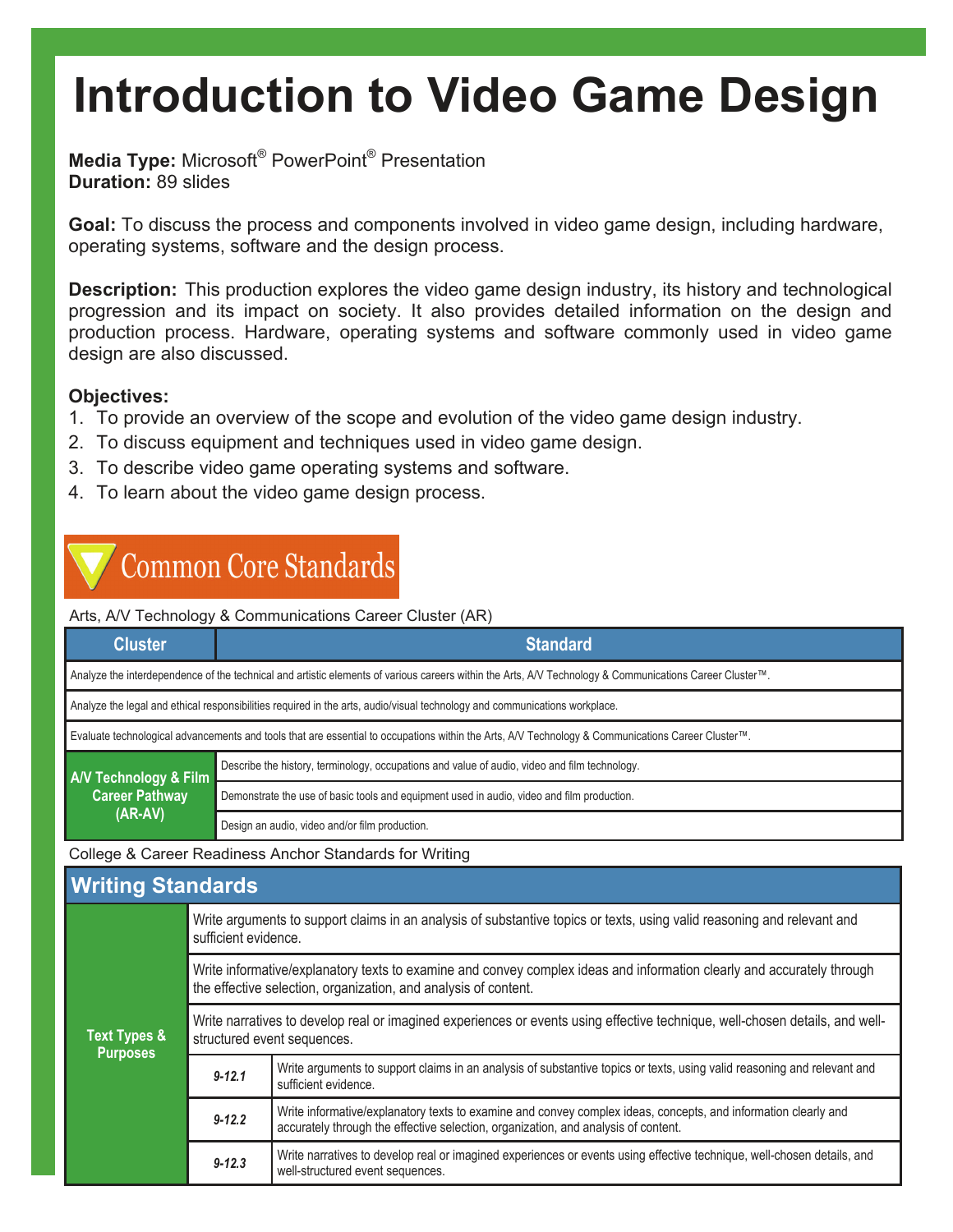# **Common Core Standards**

## **Writing Standards**

| <b>Production &amp;</b><br><b>Distribution of</b><br><b>Writing</b> | Produce clear and coherent writing in which the development, organization, and style are appropriate to task, purpose, and<br>audience.                                              |                                                                                                                                                                                                                                                                                                                                                                                                                       |  |  |  |
|---------------------------------------------------------------------|--------------------------------------------------------------------------------------------------------------------------------------------------------------------------------------|-----------------------------------------------------------------------------------------------------------------------------------------------------------------------------------------------------------------------------------------------------------------------------------------------------------------------------------------------------------------------------------------------------------------------|--|--|--|
|                                                                     | Develop and strengthen writing as needed by planning, revising, editing, rewriting, or trying a new approach.                                                                        |                                                                                                                                                                                                                                                                                                                                                                                                                       |  |  |  |
|                                                                     | Use technology, including the Internet, to produce and publish writing and to interact and collaborate with others.                                                                  |                                                                                                                                                                                                                                                                                                                                                                                                                       |  |  |  |
|                                                                     | $9 - 12.4$                                                                                                                                                                           | Produce clear and coherent writing in which the development, organization, and style are appropriate to task, purpose,<br>and audience.                                                                                                                                                                                                                                                                               |  |  |  |
|                                                                     | $9 - 12.5$                                                                                                                                                                           | Develop and strengthen writing as needed by planning, revising, editing, rewriting, or trying a new approach, focusing on<br>addressing what is most significant for a specific purpose and audience.                                                                                                                                                                                                                 |  |  |  |
|                                                                     | $9 - 10.6$                                                                                                                                                                           | Use technology, including the Internet, to produce, publish, and update individual or shared writing products, taking<br>advantage of technology's capacity to link to other information and to display information flexibly and dynamically.                                                                                                                                                                         |  |  |  |
|                                                                     | $11 - 12.6$                                                                                                                                                                          | Use technology, including the Internet, to produce, publish, and update individual or shared writing products in response<br>to ongoing feedback, including new arguments or information.                                                                                                                                                                                                                             |  |  |  |
| <b>Research to Build</b><br>& Present<br>Knowledge                  | Gather relevant information from multiple print and digital sources, assess the credibility and accuracy of each source, and<br>integrate the information while avoiding plagiarism. |                                                                                                                                                                                                                                                                                                                                                                                                                       |  |  |  |
|                                                                     | $9 - 10.8$                                                                                                                                                                           | Gather relevant information from multiple authoritative print and digital sources, using advanced searches effectively;<br>assess the usefulness of each source in answering the research question; integrate information into the text selectively to<br>maintain the flow of ideas, avoiding plagiarism and following a standard format for citation.                                                               |  |  |  |
|                                                                     | $11 - 12.8$                                                                                                                                                                          | Gather relevant information from multiple authoritative print and digital sources, using advanced searches effectively;<br>assess the strengths and limitations of each source in terms of the task, purpose, and audience; integrate information into<br>the text selectively to maintain the flow of ideas, avoiding plagiarism and overreliance on any one source and following a<br>standard format for citation. |  |  |  |
|                                                                     | $11 - 12.9$                                                                                                                                                                          | Draw evidence from literary or informational texts to support analysis, reflection, and research.                                                                                                                                                                                                                                                                                                                     |  |  |  |

College & Career Readiness Anchor Standards for Speaking and Listening

| <b>Speaking &amp; Listening Standards</b>          |                                                                                                                                                                                               |                                                                                                                                                                                                                                                    |  |  |  |
|----------------------------------------------------|-----------------------------------------------------------------------------------------------------------------------------------------------------------------------------------------------|----------------------------------------------------------------------------------------------------------------------------------------------------------------------------------------------------------------------------------------------------|--|--|--|
| <b>Comprehension &amp;</b><br><b>Collaboration</b> | Prepare for and participate effectively in a range of conversations and collaborations with diverse partners, building on<br>others' ideas and expressing their own clearly and persuasively. |                                                                                                                                                                                                                                                    |  |  |  |
|                                                    | Evaluate a speaker's point of view, reasoning, and use of evidence and rhetoric.                                                                                                              |                                                                                                                                                                                                                                                    |  |  |  |
|                                                    | $9 - 12.1$                                                                                                                                                                                    | Initiate and participate effectively in a range of collaborative discussions with diverse partners on grades 9–10 topics,<br>texts, and issues, building on others' ideas and expressing their own clearly and persuasively.                       |  |  |  |
|                                                    | $9 - 10.2$                                                                                                                                                                                    | Integrate multiple sources of information presented in diverse media or formats evaluating the credibility and accuracy<br>of each source.                                                                                                         |  |  |  |
|                                                    | $9 - 10.3$                                                                                                                                                                                    | Evaluate a speaker's point of view, reasoning, and use of evidence and rhetoric, identifying any fallacious reasoning or<br>exaggerated or distorted evidence.                                                                                     |  |  |  |
|                                                    | $11 - 12.2$                                                                                                                                                                                   | Integrate multiple sources of information presented in diverse formats and media in order to make informed decisions<br>and solve problems, evaluating the credibility and accuracy of each source and noting any discrepancies among the<br>data. |  |  |  |
|                                                    | $11 - 12.3$                                                                                                                                                                                   | Evaluate a speaker's point of view, reasoning, and use of evidence and rhetoric, assessing the stance, premises, links<br>among ideas, word choice, points of emphasis, and tone used.                                                             |  |  |  |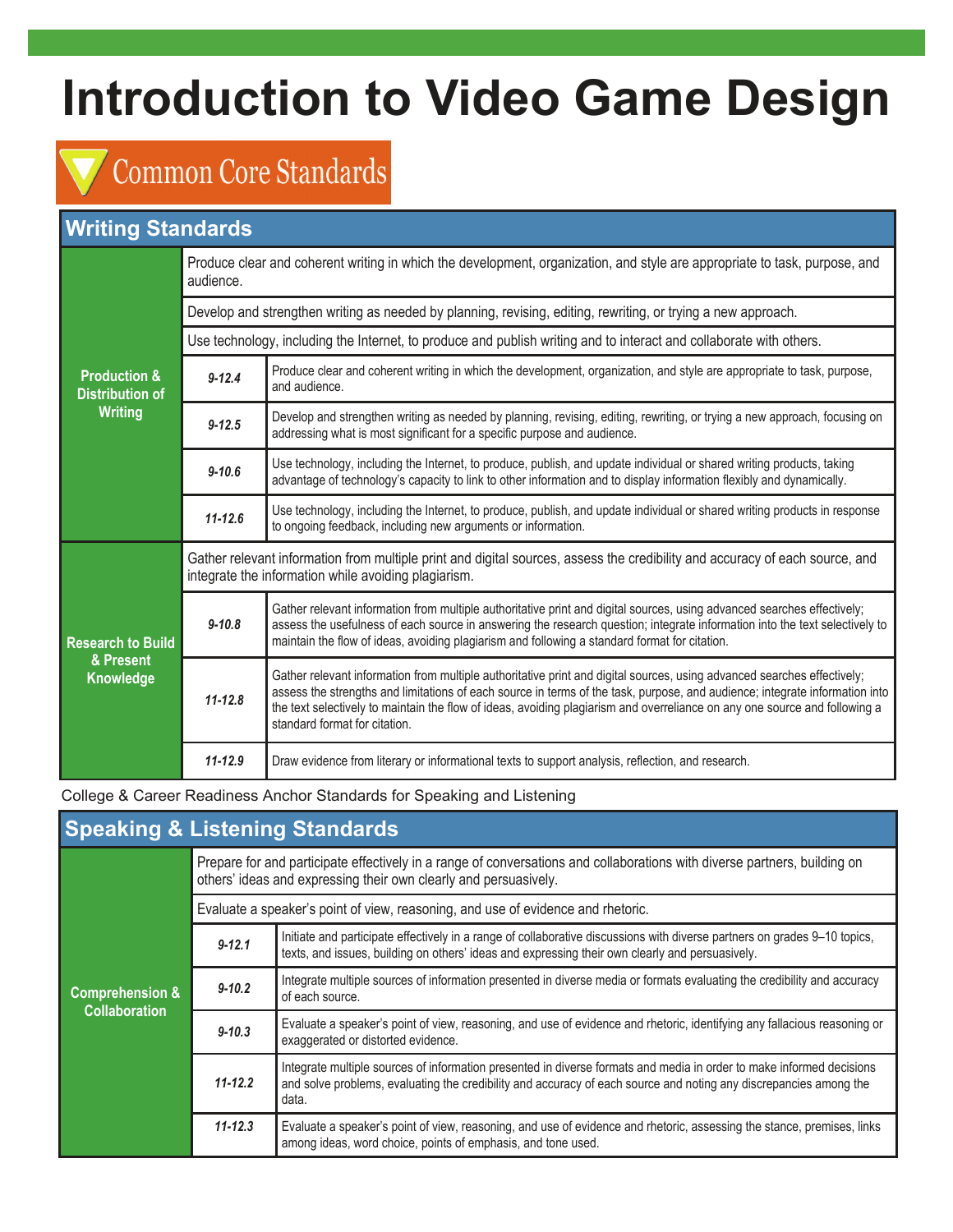# Common Core Standards

# **Speaking & Listening Standards**

| <b>Presentation of</b><br>Knowledge & Ideas | Present information, findings, and supporting evidence such that listeners can follow the line of reasoning and the<br>organization, development, and style are appropriate to task, purpose, and audience. |                                                                                                                                                                                                                                                                                                                                                             |  |  |
|---------------------------------------------|-------------------------------------------------------------------------------------------------------------------------------------------------------------------------------------------------------------|-------------------------------------------------------------------------------------------------------------------------------------------------------------------------------------------------------------------------------------------------------------------------------------------------------------------------------------------------------------|--|--|
|                                             | Make strategic use of digital media and visual displays of data to express information and enhance understanding of<br>presentations.                                                                       |                                                                                                                                                                                                                                                                                                                                                             |  |  |
|                                             | $9 - 10.4$                                                                                                                                                                                                  | Present information, findings, and supporting evidence clearly, concisely, and logically such that listeners can follow the<br>line of reasoning and the organization, development, substance, and style are appropriate to purpose, audience, and<br>task.                                                                                                 |  |  |
|                                             | $9 - 12.5$                                                                                                                                                                                                  | Make strategic use of digital media in presentations to enhance understanding of findings, reasoning, and evidence and<br>to add interest.                                                                                                                                                                                                                  |  |  |
|                                             | $11 - 12.4$                                                                                                                                                                                                 | Present information, findings, and supporting evidence, conveying a clear and distinct perspective, such that listeners<br>can follow the line of reasoning, alternative or opposing perspectives are addressed, and the organization,<br>development, substance, and style are appropriate to purpose, audience, and a range of formal and informal tasks. |  |  |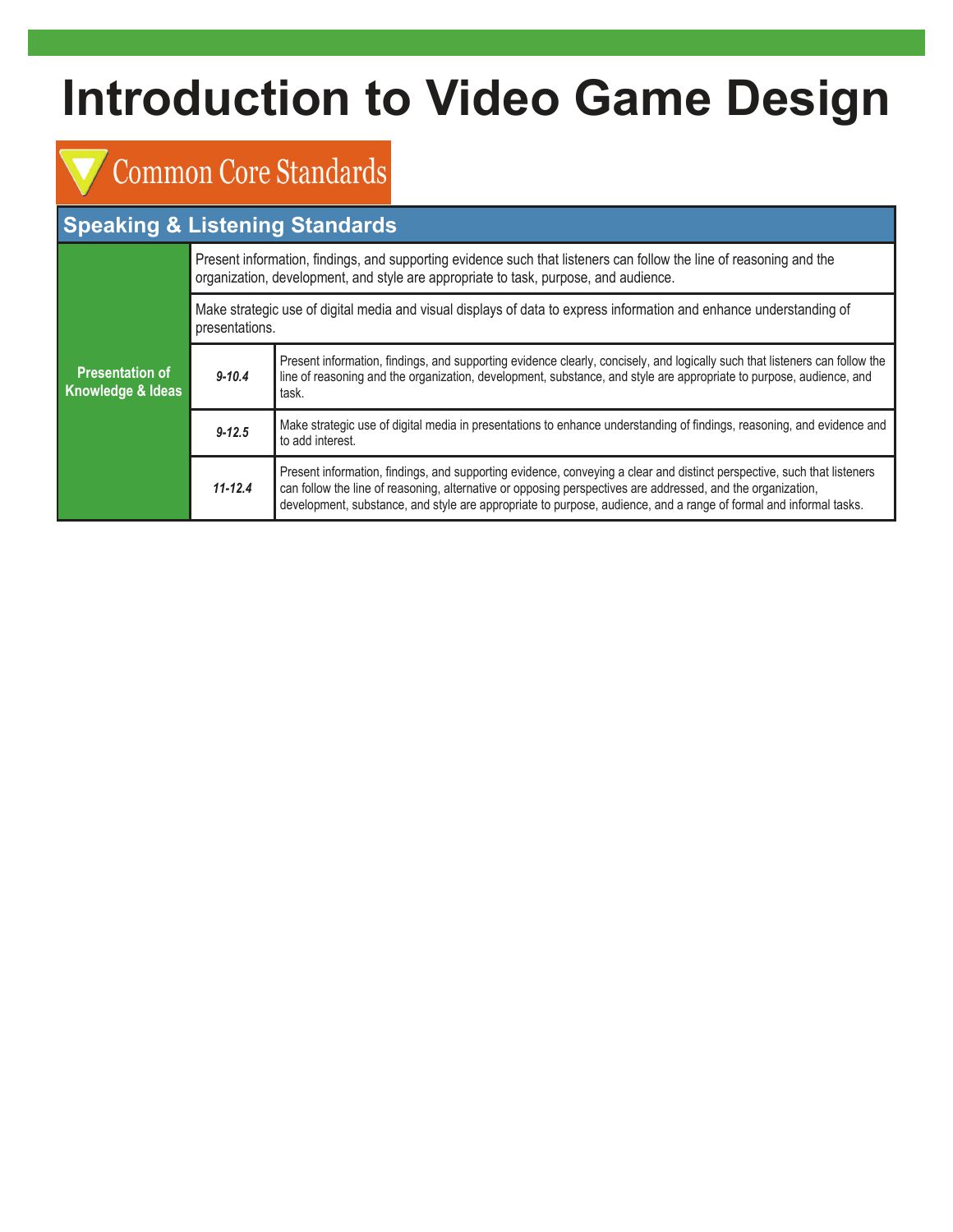

Student and Teacher Notes are available to print in outline format. You can access these documents under the "Printable Resources" section. If student licenses have been purchased, an interactive version of the Student Notes is available in the "Interactive Activities" section. If printing the full PowerPoint® is desired, you may download the file and print the handouts as needed.



*Class 1:* Begin class by distributing the *Introduction to Video Game Design Vocabulary Handout*. Show slides 1 to 17 of the *Introduction to Video Game Design - The Industry* segment. Introduce the *Impact of Video Game Design Activity* and allow groups to begin working.



*Class 2:* Show slides 18 to 24 of the *Introduction to Video Game Design - The Industry*  segment. Students should complete the corresponding *Assessment*. Allow the remainder of the class for groups to work on the *Activity*.



*Class 3:* Show slides 25 to 35 of the *Introduction to Video Game Design - Hardware*  segment. Allow the remainder of the class for groups to work on their *Activity*.

**Slides 36-42** 

PPT

*Class 4:* Show slides 36 to 42 of the *Introduction to Video Game Design - Hardware*  segment. Students should complete the corresponding *Assessment*. Distribute the *Hardware Pros & Cons Activity* and allow the remainder of the class for students to work.



**Slides 43-58** 

**Slides 59-62** 

**PPT** 

*Class 5:* Show slides 43 to 58 of the *Introduction to Video Game Design - Operating Systems & Software* segment. Allow the remainder of the class for students to work on their *Activities*.

*Class 6:* Show slides 59 to 62 of the *Introduction to Video Game Design - Operating Systems & Software* segment. Students should complete the corresponding *Assessment*. Assign the *Game* 

*Development Software Activity* and allow the remainder of the class for students to work.

*Class 7:* Show slides 63 to 78 of the *Introduction to Video Game Design - Design & Production Process* segment. Hand out the *Game Design & Production Project*  and allow students to begin working. **Slides 63-78** 



PPT

*Class 8:* Show slides 79 to 89 of the *Introduction to Video Game Design - Design & Production Process* segment. Students should complete the corresponding *Assessment*. Allow the remainder of the class for students to work on their *Projects*.

- *Class 9:* Distribute the *Introduction to Video Game Design Final Assessment* and allow time for students to complete it. Lead the class discussion so students can share their findings from the *Impact of Video Game Design Activity*. Allow any remaining time for students to work on their *Project/Activities*.
- *Class 10:* Lead the class discussion so students can share their findings from the *Activities* with the class. Allow the remainder of the class for students to work on their *Projects*.
- *Class 11:* Students should use the entire class to finish and turn in their *Projects*.



## **Video Game Design and Development**

- www.apa.org/gradpsych/2012/01/hot-careers.aspx **GAMEDESIGNING**
- www.gamedesigning.org



### **Skills USA**

- 3-D Visualization and Animation **Technology Student Association**
- Video Game Design